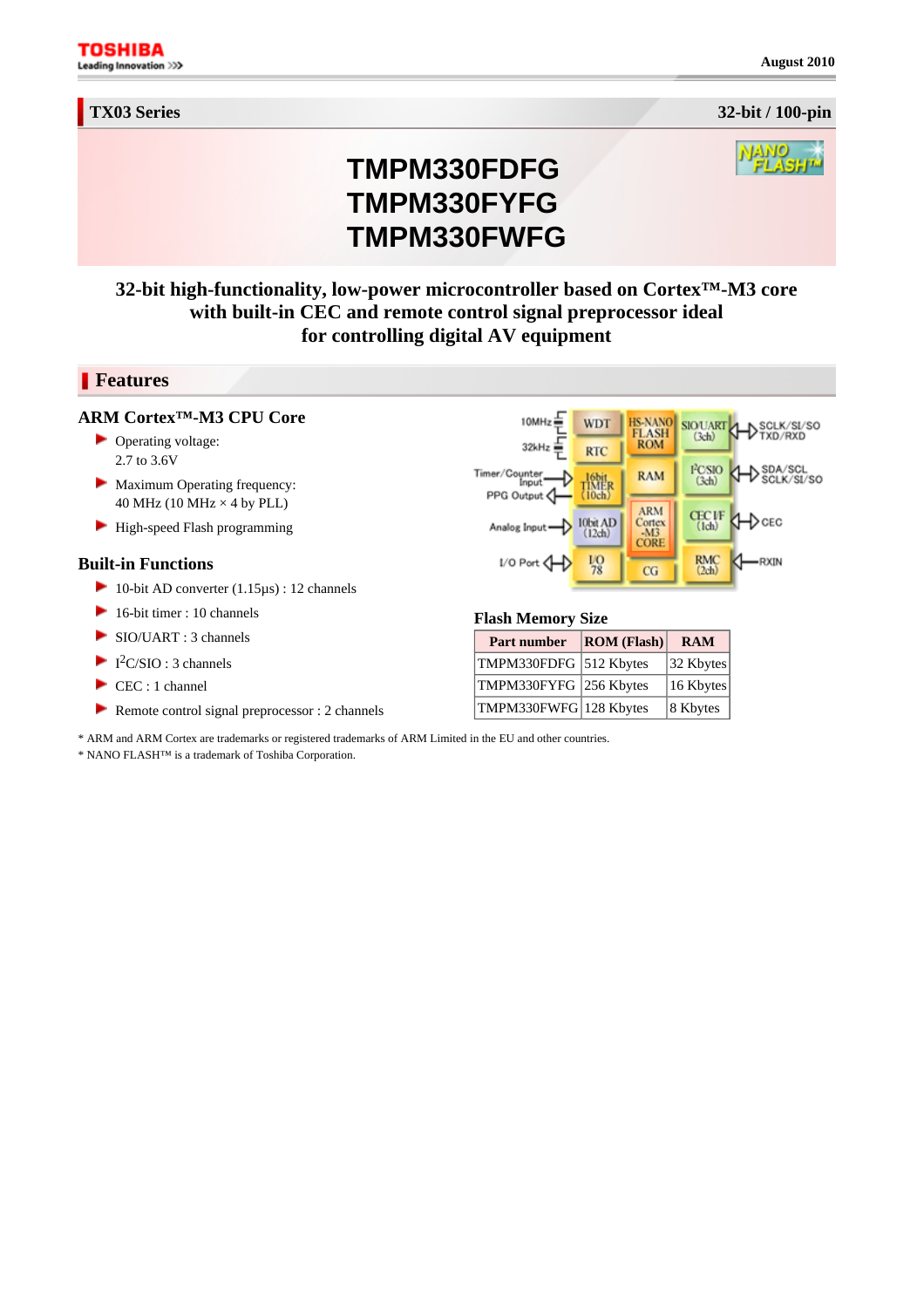### **Package Information**

#### **Pin Assignments**



**Package name: LQFP-100-P-1414-0.50H** 

#### **Pin Numbers and Names**

| Pin<br>No.               | Pin name         | Pin<br>No. | Pin name          |
|--------------------------|------------------|------------|-------------------|
| $\mathbf{1}$             | PD6, AN10        | 26         | PGO, SOO, SDAO    |
| $\overline{2}$           | PD7, AN11        | 27         | PG1, SIO, SCLO    |
| 3                        | AVSS             | 28         | PG2, SCK0         |
| 4                        | VREFH            | 23         | PB3               |
| 5                        | AVCC             | 30         | PH0, TB0IN0, BOOT |
| 6                        | PG3, INT4        | 31         | PH1, TB0INO       |
| $\overline{\phantom{a}}$ | PK2, TB9OUT      | 32         | PH2, TB1IN0       |
| 8                        | PJ5. TB70UT      | 33         | PFO. TXD2         |
| 9                        | PH4, TB2IN0      | 34         | PF1, RXD2         |
| 10                       | PH5, TB2IN1      | 35         | PF2, SCLK2, CTS2  |
| 11                       | PG7. TBSOUT      | 36         | PH3. TB1IN1       |
| 12                       | TEST2            | 37         | PB4               |
| 13                       | DVSS             | 38         | PIO, TEOOUT       |
| 14                       | DVCC             | 33         | PJ6, INT6         |
| 15                       | PG4, SO2, SDA2   | 40         | PI1, TB10UT       |
| 16                       | PG5, SI2, SCL2   | 41         | PB5               |
| 17                       | PG6. SCK2        | 42         | PI2. TB20UT       |
| 18                       | TEST1            | 43         | PB6               |
| 19                       | PF7, INTS        | 44         | PF4, SO1, SDA1    |
| 20                       | PEO, TXDO        | 45         | PF5, SI1, SCL1    |
| 21                       | PE1, RXDO        | 46         | PF6, SCX1         |
| 22                       | PE2, SCLKO, CTSO | 47         | PB7               |
| 23                       | PE4, TXD1        | 48         | PI3, TB30UT       |
| 24                       | PE5, RXD1        | 43         | PJ1, INT1         |
| 25                       | PES, SOLK1, CTS1 | 50         | PKO. CEC          |